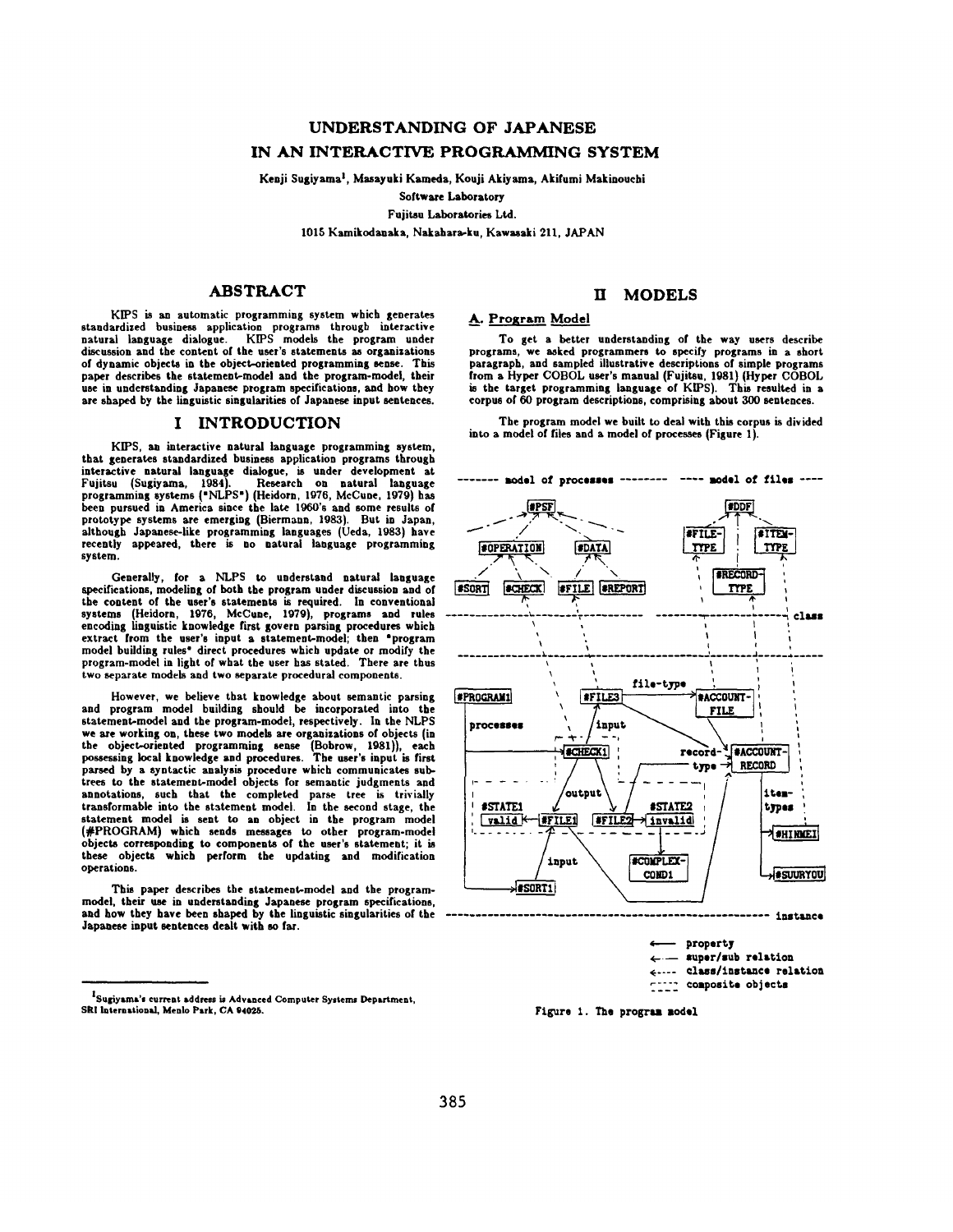The model of files comprises in turn several sub-models, objects containing knowledge about file types, record types and item types. A particular file is represented by an object which is an instance of all three of these. Class-level objects have such properties as bearing a certain relation to other class-level objects, having a name, and so forth. For example, the object #RECORD-TYPE has ITEM-TYPES relations with the #1TEM-TYPE object, and DATA-LENGTH and CHARACTER-CLASS properties. Objects on the instance level have such properties as a specific data length and a specific name.

The model of processes is a taxonomy of objects bearing super/subset relations to one another. On the highest level we find such objects as #OPERATION, #DATA, #PROGRAM, #CONDITION, and #STATE.

The specific program-model, which is built up through a dialogue with the user, is a set of instance-level objects belonging to both file and process classes.

#### B. Statement Model

sentence

In a NLPS system, it is necessary to represent the content of the user's input sentences in an intermediary form, rather than incorporating it directly into the program model, because the user's statements may either contradict what was said previously, or omit some essential information. The statement model provides this intermediary representation, whose content must be checked for consistency, and sometimes augmented, before it is assimilated and acted upon.

The sentences in the corpus can, for the purpose of statementmodel building, be classified into operations sentences, parameter sentences, and item-condition sentences (Figure 2). Their semantic components can be divided into nominal phrases and relations **-** names or descriptions of operations, parameters, data classes, and specific pieces of data (e.g. the item *"Hinmei'),* and relations between these<sup>2</sup> (Figure 3). Naming these elements, identifying subclasses of operations, and categorizing the dependencies yields the statement model (Figure 4): subcomponents of the sentence correspond to class-level objects organised in a super/sub hierarchy, and the content of the sentence as a whole corresponds to a system of instance-level objects, descendants from those classes.

| operation      | 大阪売上ファイルを、品名をキーにならべかえ、<br>売上ファイル1へ出力する。                                               |  |  |  |  |  |
|----------------|---------------------------------------------------------------------------------------|--|--|--|--|--|
| sentence       | Sort Osaka account file with a key "Hinmei".<br>then output it to the account file 1. |  |  |  |  |  |
| parameter      | ソートのキー項目は品名である。                                                                       |  |  |  |  |  |
| sentence       | The key item of sort is "Hinmei".                                                     |  |  |  |  |  |
| iten-condition | 数量が0または99より大なら、~。                                                                     |  |  |  |  |  |

| . |                                       |  |  |  |
|---|---------------------------------------|--|--|--|
|   | If "Sunyon" is 0 or greater than 99,. |  |  |  |





Figure 3. The semantic elements

**or operations, seen u described by seutentisl clauseS,** 

 $^2$ Subordinating sentential conjunctions are treated as relations between states

#### HI Understanding of Japanese

KIPS understands Japanese program specifications in two phases. The *sentence analysis phase* analyzes an input and generates an instance of a statement model. The *specification acquisition phase* builds an instance of the program model from the extracted semantics.

#### A. Implementing the Models

**To realize a** natural language understanding system using the models we are developing, objects in the models have to be dynamic as well as static, in the sense that the objects should express, for instance, how to instantiate themselves as well as static relations such as super/sub relations. Object-oriented and data-oriented program structures (Bobrow, 1981) are good ways to express dynamic objects of this sort. KIPS uses FRL (Roberts, 1977) extended by message passing functions to realize these programming styles.

#### **B.** Sentence Analysis

The sentence analysis phase performs both syntactic and sematic analysis. As described above, the semantics is represented in the statement model. Syntax in KIPS is expressed by rules of TEC (Sugiyama, 1982) which is an enhancement of PARSIFAL (Marcus, 1980). The fundamental difference is that TEC has look-back buffers whereas PARSIFAL has an attention shift mechanism. This change was made in order to cope with two important aspects of Japanese, viz., (1) the predicate comes last in a sentence, and (2) *bunsetsu*<sup>3</sup> sequences are otherwise relatively arbitrary.

The basic idea of TEC is as follows. To determine the relationship between a noun *bunsetsu*, which comes early in the sentence, and the predicate, the predicate *bunsetsu* has to be parsed. Since it comes last in the sentence, the noun *bunsetsu* has to be stored for later use to form an upper grammatical constituent. The arbitrary number of noun *bunsetsus* are stored in look-back buffers, and are later used one by one in a relatively sequence-independent way.

#### 1. Overview

The syntactic characteristics of the sample sentences, which were found to be useful in designing the sentence analysis, are that (1) the semantic elements, which are stated above, correspond closely to *bunsetsu,* (2) parameter sentences and item-condition sentences can be embeded in operation sentences and tend to be expressed in noun sentences (sentences like "A is B'), and (3) operation sentences tend to be expressed in verb sentences (sentences like "do A'). Guided by these observations, parsing rules are divided into three phases; *bunsetsu* parsing, operand parsing, and



Figure 4. The statement model

<sup>&</sup>lt;sup>3</sup>A linguistic constituent which approximately corresponds to "phrase" in English.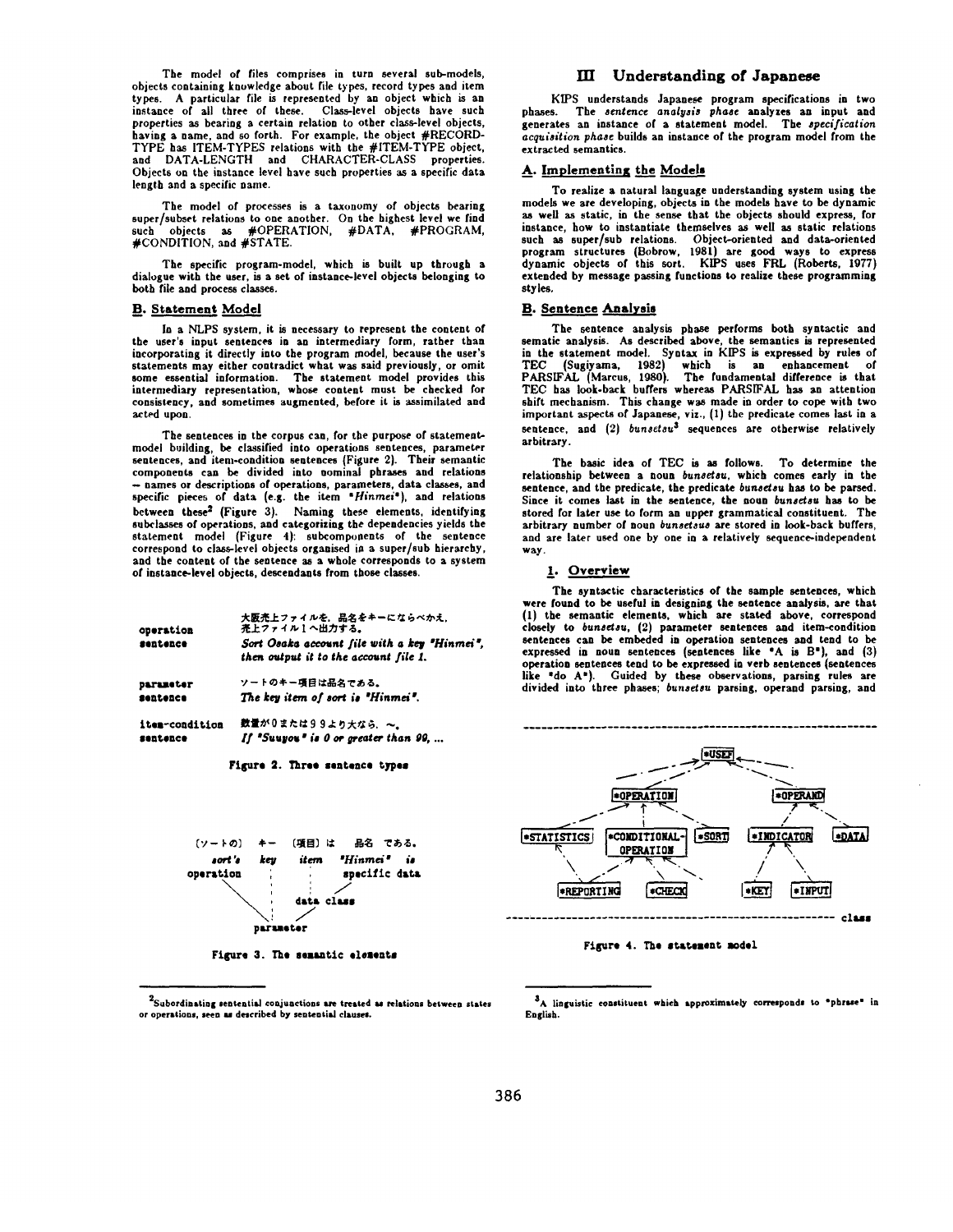operation parsing. Bunsetsu parsing identifies from the input word<br>sequence a set of bunsetsu structures, each of which contains at most one semantic element. Operand parsing makes up such operands as parameter and item-condition specifications that may be governed directly by operations. Operation parsing determines the relations between an operation and various operands that have been found in the input sentence. Each of these phases sends messages to the statement model, so that it can add to a parse tree information necessary for building the semantic structure of an input or can determine the relationship between the partial trees built so far. An



Figure 5. Syntax and Semantic interaction

instance of the statement model is extracted from the semantic information attached to the final parse tree

#### 2. Syntax and Semantics Interaction

Figure 5 shows how message passing between the syntactic component (rules) and the semantic component (model) occurs in order to determine the semantic relationship between the bunsetsus ("Hinmei" and key). The boxes denoted by -1st, C, 1st are grammatical constituent storages called look-back buffer, look-up stack, and look-ahead buffer in TEC (Sugiyama, 1982), respectively. One portion of the rule's patterns (viz. [-1,...]) checks if the constituent in the -1st buffer is not declinable. Another portion (viz. [C,...]) sends the message "TO-GET "ITEM" to the semantic component (\*KEY) asking it to perform semantic analysis.

On receiving the message from the syntax rule, \*KEY determines the semantic relation with \*ITEM, and returns the answer "ITEMS". The process is as follows. The message activates a method corresponding to the first argument of the message (viz.<br>TO-GET). Since the corresponding method is not defined in \*KEY itself, it inherits the method SAS:GET from the upper frame \*USEF. This method searches for the slot names that have the facet \$usef with \*ITEM, and finds the semantic relation ITEMS.

As illustrated in the example, the syntax and semantics interaction results in a syntactic component free from semantics, and a semantic component free from syntax. Knowledge of semantic analysis can be localized, and duplication of the same knowledge can be avoided through the use of an inheritance mechanism. Introducing a new semantic element is easy, because a new semantic frame can be defined on the basis of semantic characteristics shared with other semantic elements.

#### C. Specification Acquisition

Filling the slots which represent a user's program specification is considered as a set of subgoals and completing a frame as a goal. Program models are built through message passing among program model objects in a goal-oriented manner.

#### 1. Subgoaling

[Strucure of subgoaling knowledge]

The input semantic structure to the acquisition (1) is fragmentary, (2) varies in specifying the same program, and (3) the sequence of specifying program functions is relatively arbitrary. To deal these phenomena, several subgoaling methods, each of which corresponds to a different way of specifing a piece of program information, are defined in different facets under a same slot. For example, a program model object #CHECK in Figure 6 has \$file<br>and \$acquire facets under the slot INPUT.



Figure 6. Subgoaling